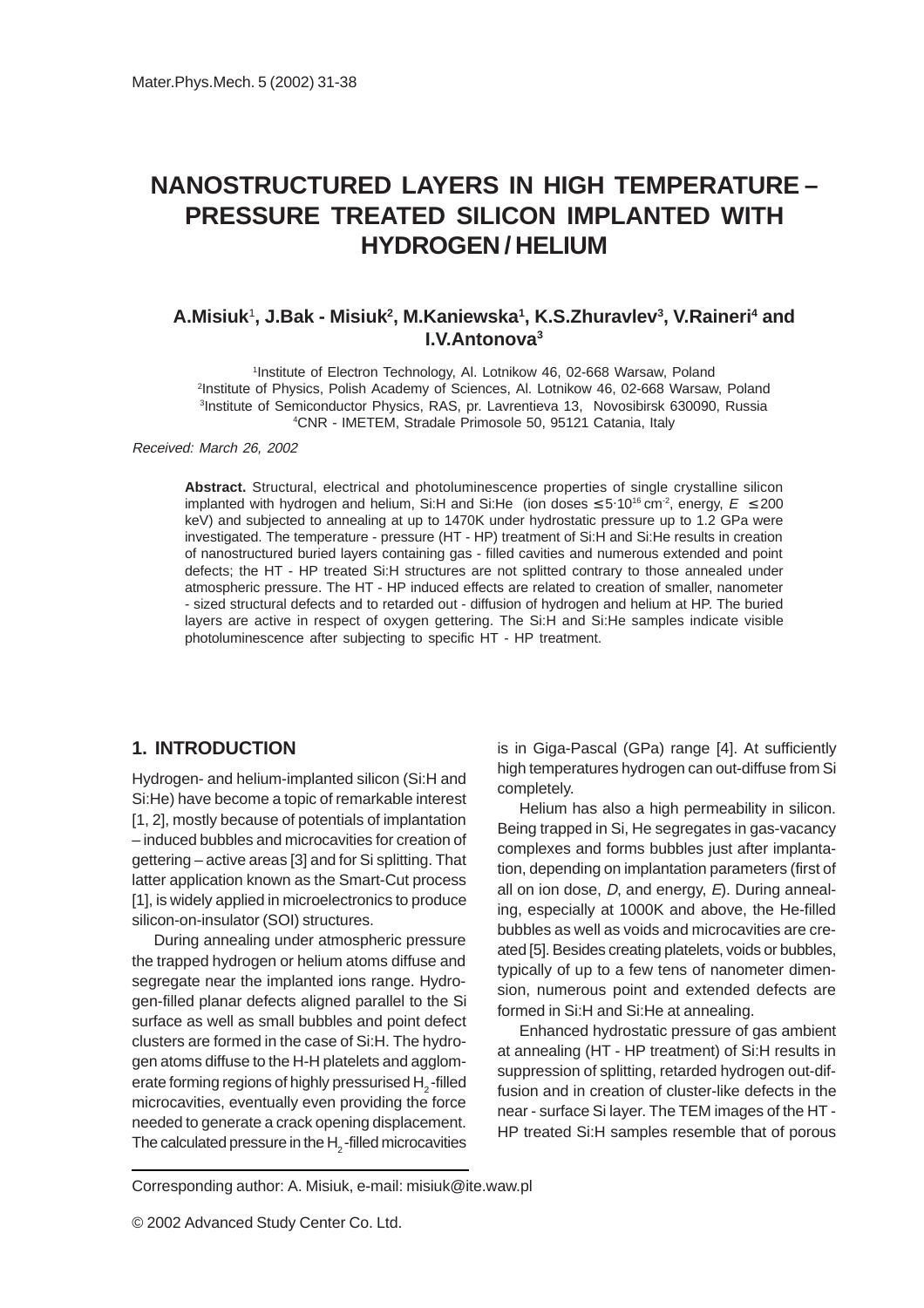silicon (pSi), but, contrary to the case of pSi prepared by chemical etching, the pores are closed [6].

The HT - HP treatment exerts similarly strong effect on the Si:He structure, also because of slower out-diffusion of helium at HP [7].

Investigation of the HT - HP treatment influence on the properties of Si:H and Si:He in view of nanocrystalline character of the buried hydrogenor helium containing layer created near the implanted ions range  $(R_{_\rho})$  is the main goal of present work.

# **2. EXPERIMENTAL**

Czochralski or floating zone grown single crystalline silicon (Cz-Si or Fz-Si) wafers of 0.6 mm thickness (Cz-Si with interstitial oxygen concentration,  $c_{\rm o}$   $\leq$  9 $\cdot$ 10<sup>17</sup> cm<sup>-3</sup>, boron doped) were implanted with  $H_2^+$  or He<sup>+</sup> ions (D ≤ 5·10<sup>16</sup> cm<sup>-2</sup>, E = 45 - 150 keV). The implantation energy, E, of the  $H_2^+$  or He $^+$  ions was intentionally comparatively low to produce the samples with low  $R_{\rho}^{\phantom{\dag}},$  and so with the buried layer placed close to the Si surface. The microstructure of such samples was easier for investigations by means of experimental methods applied in this work. For the same reason some Si wafers were oxidised prior the implantation (SiO $_2$  thickness up to about 200 nm, Table 1). That surface SiO $_2$  layer was etched away after the HT - HP treatment.

The samples of about  $8x12$  mm<sup>2</sup> dimension were cut from the Si:H and Si:He wafers and subjected to the HT - HP treatment in Ar gas [8] at up to 1470K – 1.2 GPa for up to 10 h.

The composition and structure of the HT - HP treated Si:H and Si:He samples were determined by means of Secondary Ions Mass Spectrometry (SIMS), Transmission Electron Microscopy (TEM) and X-ray Reciprocal Space Mapping (XRSM). Photoluminescence (PL) at infrared was measured at 10K (excitation by a Ar laser,  $\lambda$  = 488 nm) and that in the visible region was determined at 300K (excitation by a pulsed N $_2$  laser,  $\lambda$  = 337 nm or by a YAG laser,  $\lambda = 265$  nm). To evaluate electrical properties, capacitance - voltage (CV) profiling was carried out.

## **3. RESULTS AND DISCUSSION**

#### **3.1. Effect of HT - HP on Si:H samples**

Most of results presented below concern the samples implanted with  $D = 4 - 6.10^{16}$  cm<sup>-2</sup> at  $E =$ 130 - 150 keV.

TEM images of the annealed and HT - HP treated Si:H4 samples (for sample characteristics see Table 1) are presented in Fig. 1. The sample annealed at 720K - 105 Pa indicates presence of platelets of about 50 nm size located near  $R_{_{\rho}^{\prime}}$  and oriented parallel to the (001) and (111) crystallographic planes (Fig. 1A).

The formation of a large density of microdefects of about 10 nm dimension in the near-surface layer of about 150 nm thickness was also detected. That sample was almost fully splitted at about 0.5 mm depth. The treatment at 720K - 1.2 GPa (Fig. 1B) resulted in an appearance of even smaller microdefects, while the splitting effect was much less pronounced.

The HT - HP treatment of Si:H at 920K resulted also in creation of microcavities over a more extended area (in comparison to that for Si:H annealed at 105 Pa), while the larger hydrogen-filled bubbles were less numerous and no splitting detected [6, 7].

The SiH:3 sample treated at 720K - 1.2 GPa for 10 h was strained at the top / buried layer interface (interference fringes detected) while intense diffuse scattering confirmed presence of numerous small defects (Fig. 2A). That strain and the concentration of small defects decreased with HT (compare Fig. 2A and B) and were practically non - detectable for the sample treated at 1470K - 1.5 GPa for 1 h (Fig. 2C). The HP - stimulated increase of the X-ray diffuse scattering intensity was detected also for the

| Sample            | $D.10^{16}$ , cm <sup>-2</sup> | E. keV | $R_{\scriptscriptstyle n}$ , nm | <b>Remarks</b>                                       |
|-------------------|--------------------------------|--------|---------------------------------|------------------------------------------------------|
| Si:H1             | 4                              | 45     | 80                              | SiO <sub>2</sub> layer, 190 nm thick                 |
| Si:H <sub>2</sub> | 4                              | 130    | 600                             | SiO <sub>2</sub> layer, 50 nm thick                  |
| Si: H3            | 4                              | 135    | 450                             | SiO <sub>2</sub> layer, 160 nm thick;                |
|                   |                                |        |                                 | pre-annealing at 720K-10 <sup>5</sup> Pa for 15 min. |
| Si:H4             | 6                              | 135    | 650                             |                                                      |
| Si:He5            | 5                              | 150    | 880                             |                                                      |

**Table 1.** Designations of samples and implantation parameters D, E and projected ion range, R<sub>n</sub> (in silicon).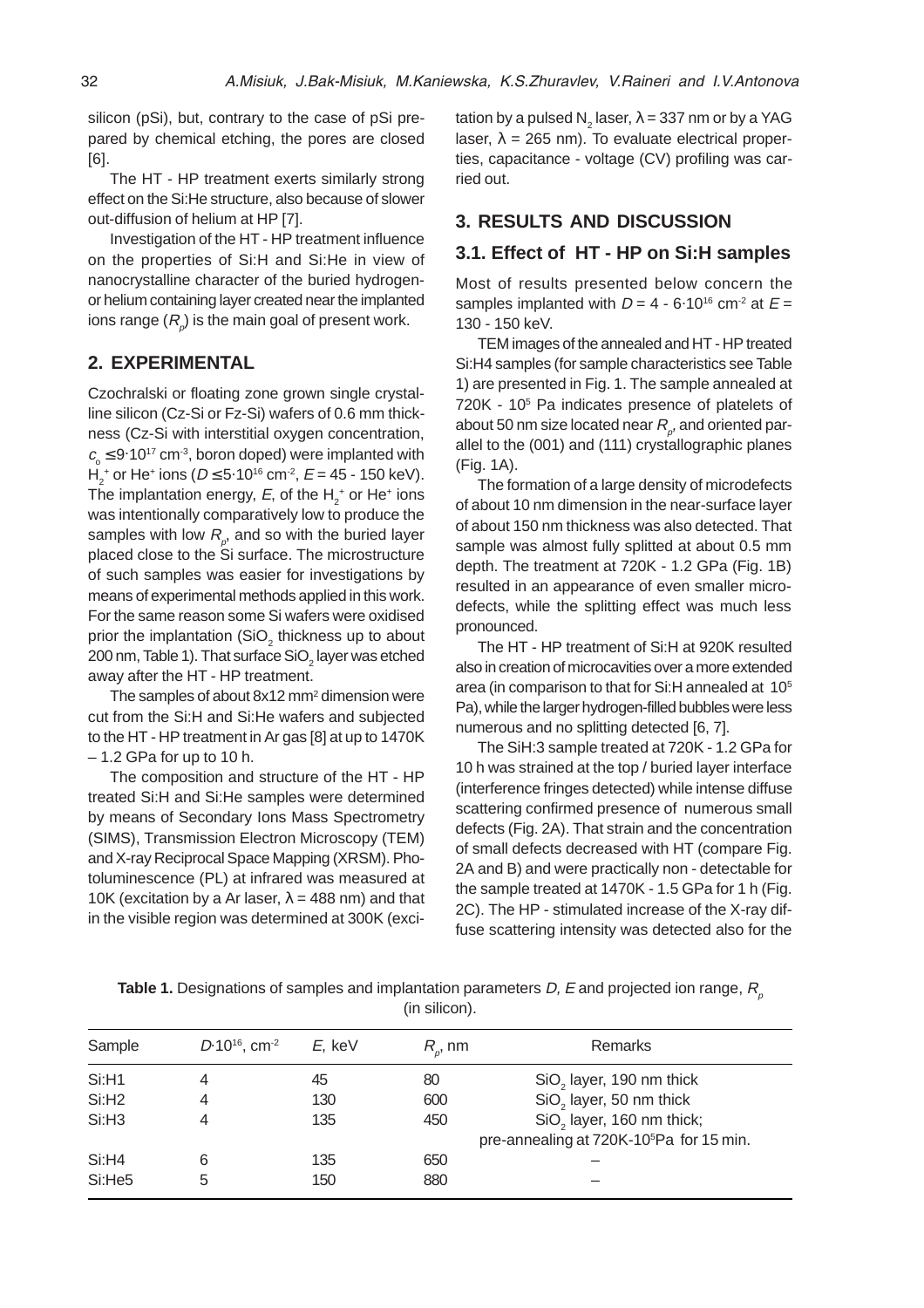

Fig. 1. Cross - sectional TEM micrographs of Fz-Si:H4 samples (111 oriented, oxygen concentration,  $c_0 = 7.5 \cdot 10^{17}$  cm<sup>-3</sup>, implantation with H<sub>2</sub><sup>+</sup>, D = 6.10<sup>16</sup> cm<sup>-2</sup>, E = 135 keV). A: annealing at 720K - 10<sup>5</sup> Pa for 10 h; B: HT - HP treatment at 720K - 1.2 GPa for 10 h.

Si:H samples implanted with higher hydrogen dose  $(D = 6.10^{16} \text{ cm}^2)$  and treated at 720K - 1.2 GPa [7].

Electrical properties of the Si:H samples are known to be strongly influenced by enhanced HP at annealing, especially at 720K [9]. On the basis of our results obtained by means of the electrical methods it is evident that the implantation at  $D = 4.10^{16}$ cm-2 (sample Si:H2) followed by annealing at 720K - 10<sup>5</sup> Pa is effective in producing deep as well shallow levels (SL's) in the Si energy gap (Fig. 3A). The defects show acceptor - like character. The deeper acceptor is a dominant defect that acts as a strong compensating centre in the n - type material. The presence of the shallow level acceptors (SLA's) results in forming a sub - surface layer with p - type conductivity. As revealed by C-V profiling at 80K, the layer is relatively thick (Fig. 3A).

The results of C-V measurements obtained with the Si:H2 sample treated 720K - 1.2 GPa (Fig. 3B) clearly show that the p - type layer is embedded in the n - type material. The latter is formed as a result of a conversion of the initially p - type material due to creation of shallow thermal donors (STD's) at 720K [9]. Both high – and low temperature C-V measurements provide useful information on spatial profiles of the defect concentration. A sharp rise in the carrier profiles measured at high temperatures (not presented in this paper) can be attributed to the deep level acceptor. This is in agreement with results reported by other authors in the case of a heavy damage caused by implantation [10].

The concentration of SLA's induced by hydrogen implantation was on a level of about 1.10<sup>15</sup>  $cm<sup>3</sup>$ , as determined from C-V profiling at 80K (Fig.



Fig. 2. XRSM recorded near the 004 reciprocal lattice point for (001) oriented Cz-Si:H3 samples ( $c<sub>s</sub>$ =  $8.10^{17}$  cm<sup>-3</sup>, H<sub>2</sub><sup>+</sup> implantation through 160 nm thick SiO<sub>2</sub>, D =  $4.10^{16}$  cm<sup>-2</sup>, E = 135 keV). Samples were pre-annealed at 720K - 10<sup>5</sup> Pa for 15 min. and HT - HP treated. A: at 720K - 1.2 GPa for 10 h; B: at 920K - 1.2 GPa for 10 h; C: at 1470K - 1.5 GPa for 1 h. Axes are marked in  $\lambda/2d$  units  $(λ - wavelength; d - distance between crystallographic planes).$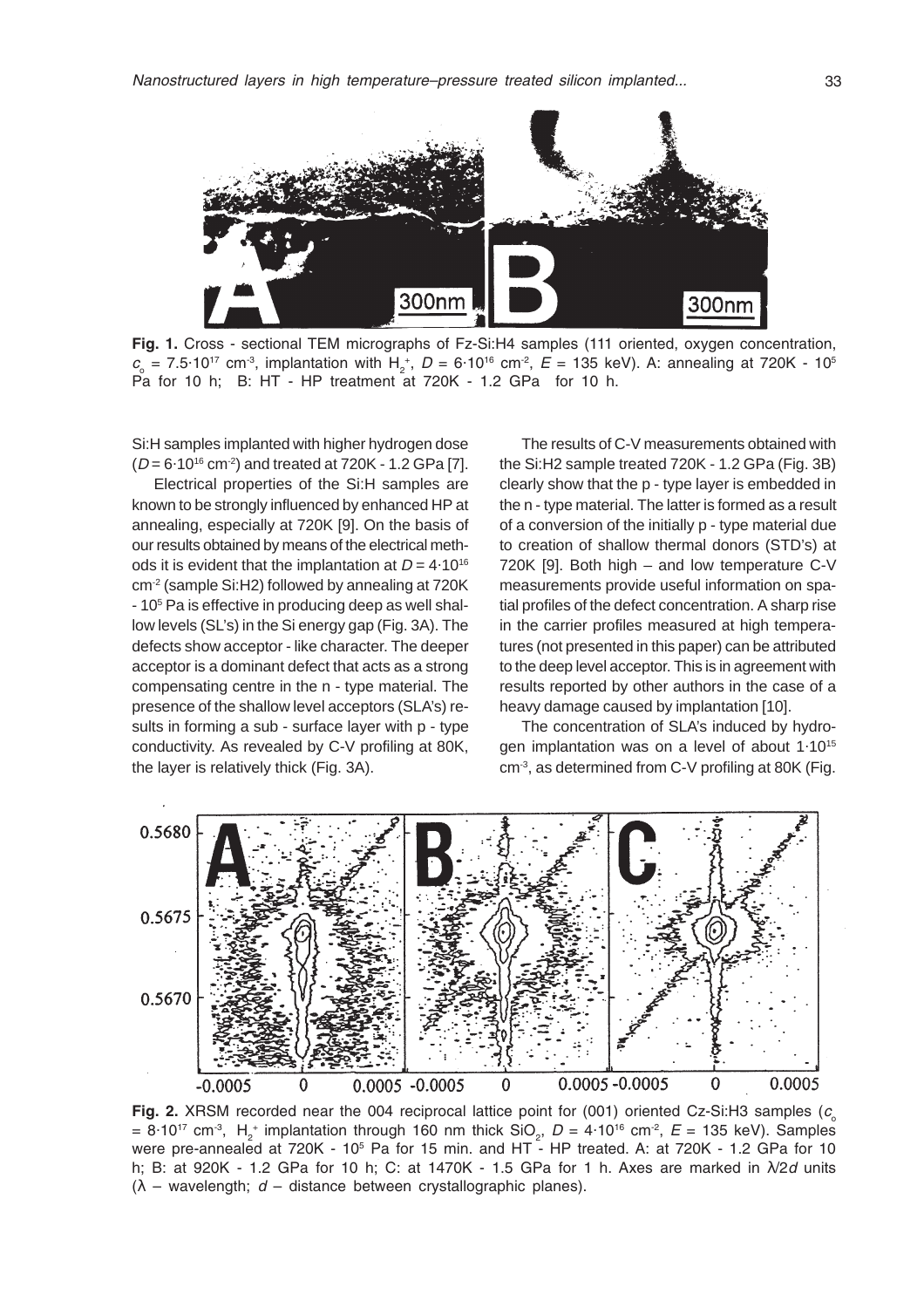

Fig. 3. Carrier concentration profiles at 80K for (001) oriented Cz-Si:H2 samples ( $c_{\circ} = 8.10^{17}$  cm<sup>-3</sup>,  $H_2^+$  implantation through 50 nm thick SiO<sub>2</sub>, D = 4.10<sup>16</sup> cm<sup>2</sup>, E = 130 keV). A: annealed at 720K -105 Pa for 10 h; B: treated at 720K - 1.2 GPa for 10 h.

3B). The concentration is lower as compared to that of  $4.10^{15}$  cm<sup>-3</sup> obtained with the reference sample treated at  $720K - 10<sup>5</sup>$  Pa (Fig. 3A).

Let us notice that the spatial profiles in Fig. 3 extend far beyond the range of the transport ions. Whereas the  $R_{_{\rho}}$  value for the Si:H2 samples is about 0.6 µm, the C-V results give an evidence that the defects can migrate over a distance larger than 2.4 µm. The defects can move even deeper into the Si bulk, up to 3.8 µm, as determined in the sample treated at 720 K - 10<sup>5</sup> Pa (Fig. 3A). That difference in the distance from the source of the defect creation can be readily understood if one assumes that thermal donor (TD) formation is affected by the HP value. The effect of HP - stimulated generation of STD's has already been reported [6, 11].

It suggests that the treatment at 720K - HP leads to formation of numerous clusters containing oxygen, being responsible for the STD activity. As estimated, STD's were present at the concentration of above 10<sup>16</sup> cm<sup>-3</sup>. The presence of STD's in the surplus concentration can explain a decrease in the apparent width of the p-type sub-surface nanostructured layer created in effect of implantation with the subsequent HT - HP treatment. If not populated with electrons at 80K, TD's are positively charged, that is why they can effectively compensate SLA's introduced by implantation.

Moreover, our results indicate that the thermal activation energy of TD's shows a substantial dependence on HP with clear trend to increase in the energy with the decrease in HP. Due to this reason,

a freezing charge was observed to take place in TD's at 80K if they were created under atmospheric pressure. Owing to this effect, particular feature in the carrier profiles in the form of a wide plateau with sharply falling edge moving deeper into the sample is revealed. It is interesting to note that the latter may be a characteristic feature for species migrating over large distances and creating clusters away from the damage location [10].

PL spectra at infrared (IR) of the as-implanted and HT - HP treated Si:H1 samples indicate the peak at 0.79 eV of not known origin, possibly related, however, to specific point defects [6] or dislocations [12]. Their concentrations are the highest for the Si:H1 samples treated at 720K - HP for 10 h or at 870K - HP for 1 h. The broad band at about 0.94 - 1.01 eV can also be related to the presence of dislocations (superposed D3 and D4 dislocations - related lines) or to specific defects induced by the internal stresses around hydrogen - related defects (optical centre M' ) as well as to radiative recombination at the hydrogen - related defects [13]. In any case, that defects are produced in the highest concentration by the treatment at 720K / 870K - HP.

The PL line at about 1.1 eV, known as originating from bound exciton recombination at boron as a shallow doping impurity, was of the lowest intensity for the as-implanted sample and for that treated at 870K - 1.2 GPa for 10 h. It can be considered as a proof that numerous non-radiative (oxygen-containing ?) recombination centres are present just in that samples.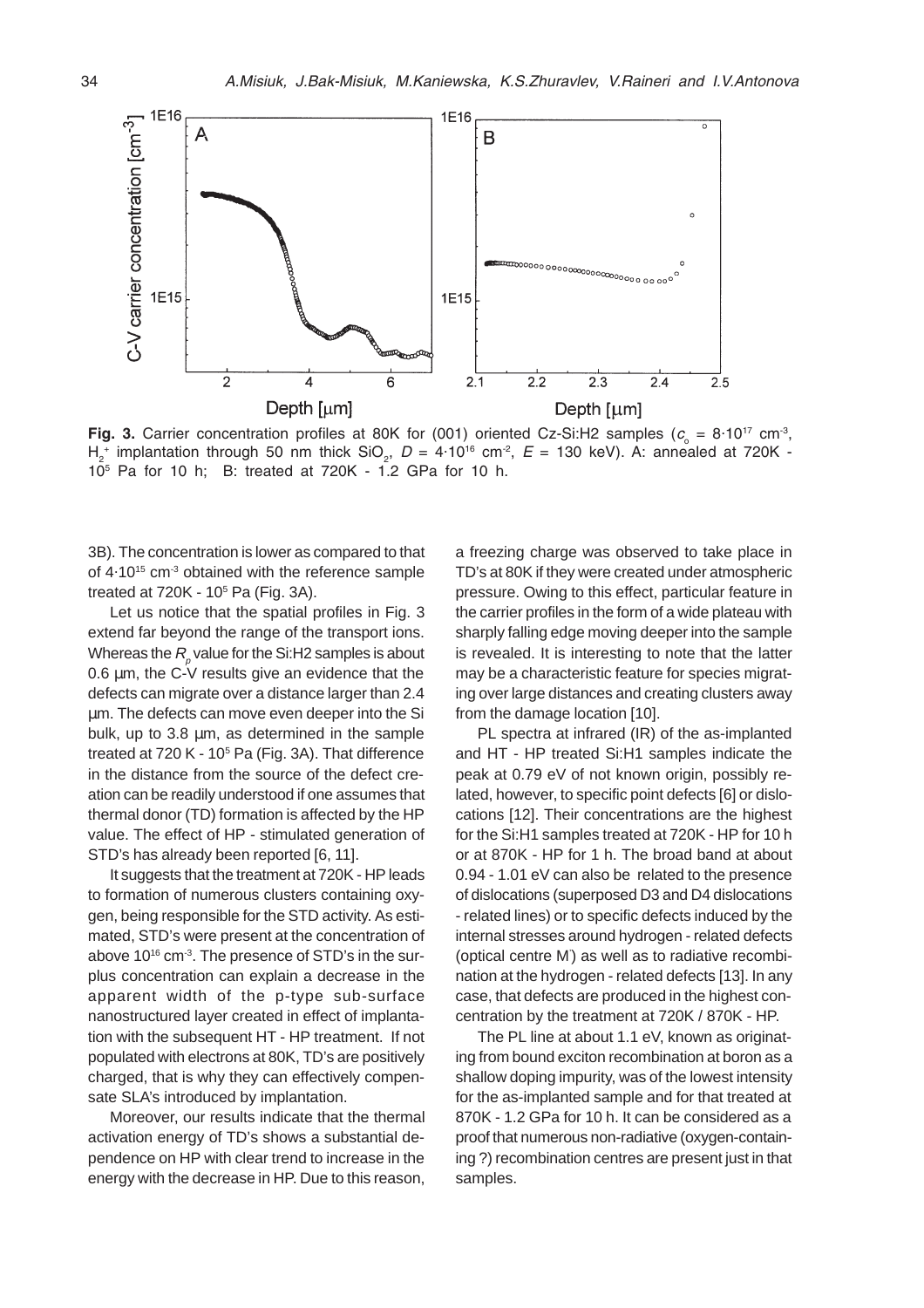

Fig. 4. PL of Si:H4 samples  $(D = 4.10^{16} \text{cm}^2, E = 135 \text{ keV}), HT - HP$  treated (measurement at 300K, excitation by N<sub>2</sub> laser,  $\lambda$  = 337 nm). Treatment conditions are indicated.

The PL spectra at visible light region of the HT - HP treated Si:H3 are presented in Fig. 4. The samples indicated rather strong PL peaking at about 440 nm, of the highest intensity for the sample treated at 920K - 1.2 GPa for 10 h and of the much lower intensity for the samples treated at 720K - HP. Also SiH3 sample treated at 1470K - 1.5 GPa for 1 h indicated PL band in the same spectral region.

As it follows from SIMS data, oxygen atom (always present in Si, especially for Si grown by the Czochralski method) was gettered near  $R_{\rho}^{\phantom{\dag}},$  especially in the case of the Si:H3 samples, subjected to pre-annealing at 720K - 10<sup>5</sup> Pa (Table 1, [14]), or of the Si:H samples with enhanced (> 420K) substrate temperature during implantation.

The nanostructured embedded layer is created near  $R_{_\rho}$  in silicon implanted with hydrogen and subjected to subsequent annealing / HT - HP treatment. This buried layer contains numerous nanometersized hydrogen-filled bubbles, platelets and cavities as well as dislocations and point defects, subjected to evolution depending on temperature, pressure and time of the subsequent treatment. More numerous but smaller defects are created at 720 / 920K - HP (if compared with that produced by similar treatment but under 10<sup>5</sup> Pa).

Visible PL at about 440 nm can not be unambiguously associated, however, with the quantum confinement effect expected for Si nanocrystallites, because for all investigated HT - HP treated Si:H samples no meaningful shift of this PL band with the changing HT – HP treatment conditions was detected. So this PL seems to be related rather to some hydrogen and oxygen-related species (oxygen is gettered in the damaged layer) present in the buried damaged layer, similarly as suggested for mesoporous silica [15].

# **3.2. Effect of HT - HP on Si:He samples**

TEM images of the HT - HP treated Si:He5 samples (for sample characteristics see Table 1; most below presented results concern just the Si:He5 sample) are presented in Fig 5.

The Si:He5 sample treated at 720K - 1.1 GPa for 10 h indicates presence of numerous very small voids (of about 5 nm dimension) within the wide helium-containing buried layer (Fig. 5A). The treatment at 870K - 1.1 GPa results also in creation of mentioned voids while the sample structure is even more disordered (Fig. 5B). No splitting was detected for the annealed as well as HT - HP treated Si:He5 samples.

The treatment of Cz-Si:He at > 870K - HP resulted in detectable oxygen accumulation at damaged buried layer, as confirmed by SIMS measurements [14].

Diffraction fringes were detected in XRSM of the as-implanted Si:He5 samples confirming presence of strain between the damaged He - containing bur-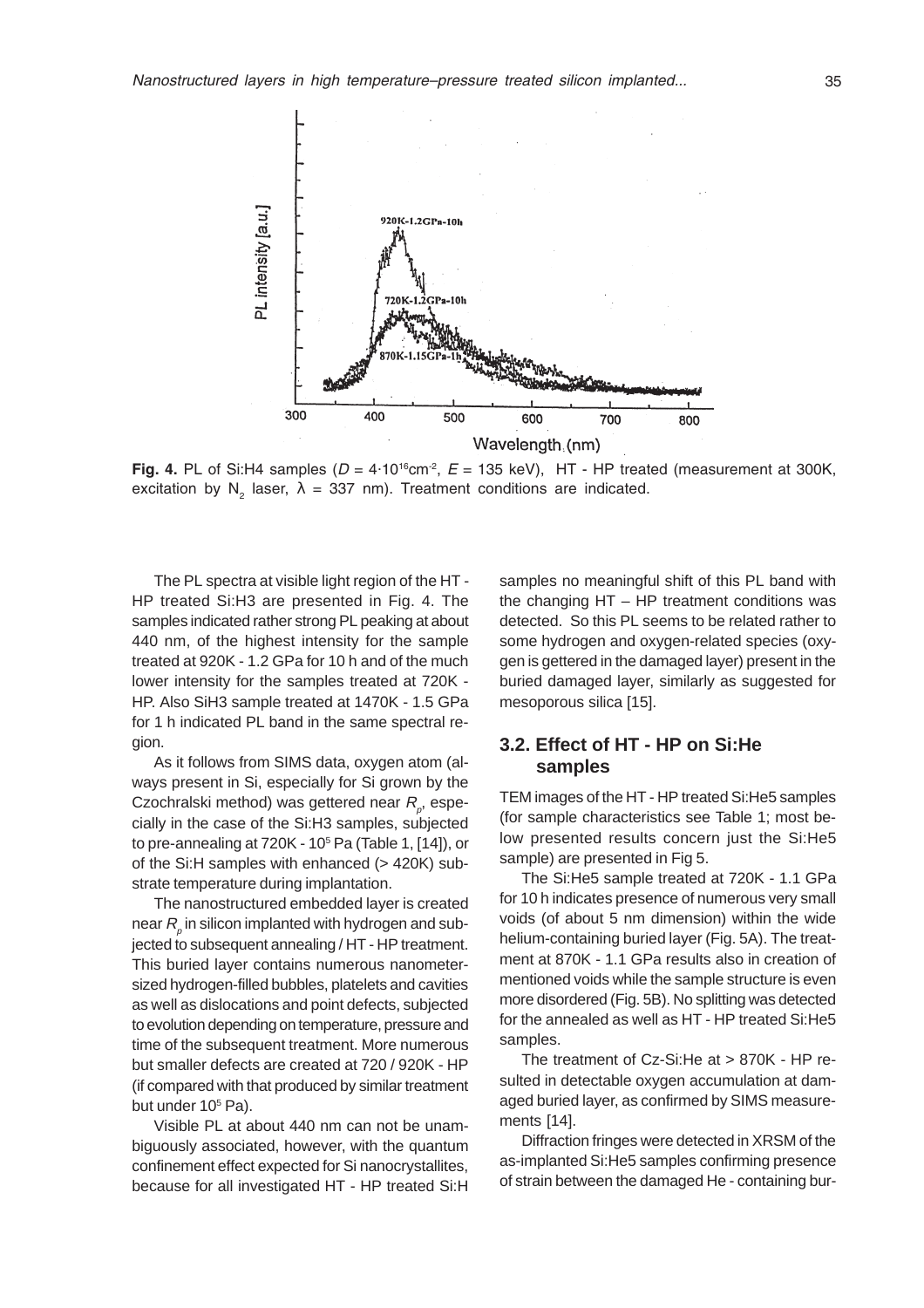

Fig. 5. Cross-sectional TEM micrographs of Si:He5 samples (001 oriented Cz-Si, implanted with He<sup>+</sup>,  $D = 5.10^{16}$  cm<sup>2</sup>,  $E = 150$  keV), treated for 10 h. A: at 720K - 1.1 GPa; B: at 870K - 1.1 GPa.

ied layer and the Si bulk. This strain was detected also for the Si:He5 samples, HT - HP treated at 720K - 1.1 GPa for 1 h and 10 h (Fig. 6). The more prolonged treatment resulted in decreased strain but in larger structural disturbances (compare Figs. 6A and B). The concentration of small defects responsible for more pronounced diffuse scattering has been reported to decrease with HP for the HT - HP treated samples (in comparison to those subjected to the same treatment but under 10<sup>5</sup> Pa) [7].

PL spectra at IR of the Fz-Si:He5 samples are presented in Fig. 7. All spectra indicate presence of the peaks at about 0.87 eV, 0.94 eV and 1.01eV, probably corresponding to the dislocation - related D2, D3 and D4 lines [16]. The PL line at about 0.94 nm (D3 dislocation - related line ?) was of the highest intensity for the Si:He5 sample treated at 870K - 1.15 GPa for 1 h. More prolonged (for 10 h) treatment of Si:He5 at the same conditions resulted in a marked decrease of the intensity of that line while



Fig. 6. XRSM recorded near the 004 reciprocal lattice point for (001) oriented Si:He5 samples ( $D =$  $5.10^{16}$  cm<sup>-2</sup>,  $E = 150$  keV), HT - HP treated at 720K - 1.1 GPa. A - for 1 h; B- for 10 h. Axes are marked in  $\lambda/2d$  units ( $\lambda$  – wavelength;  $d$  – distance between crystallographic planes).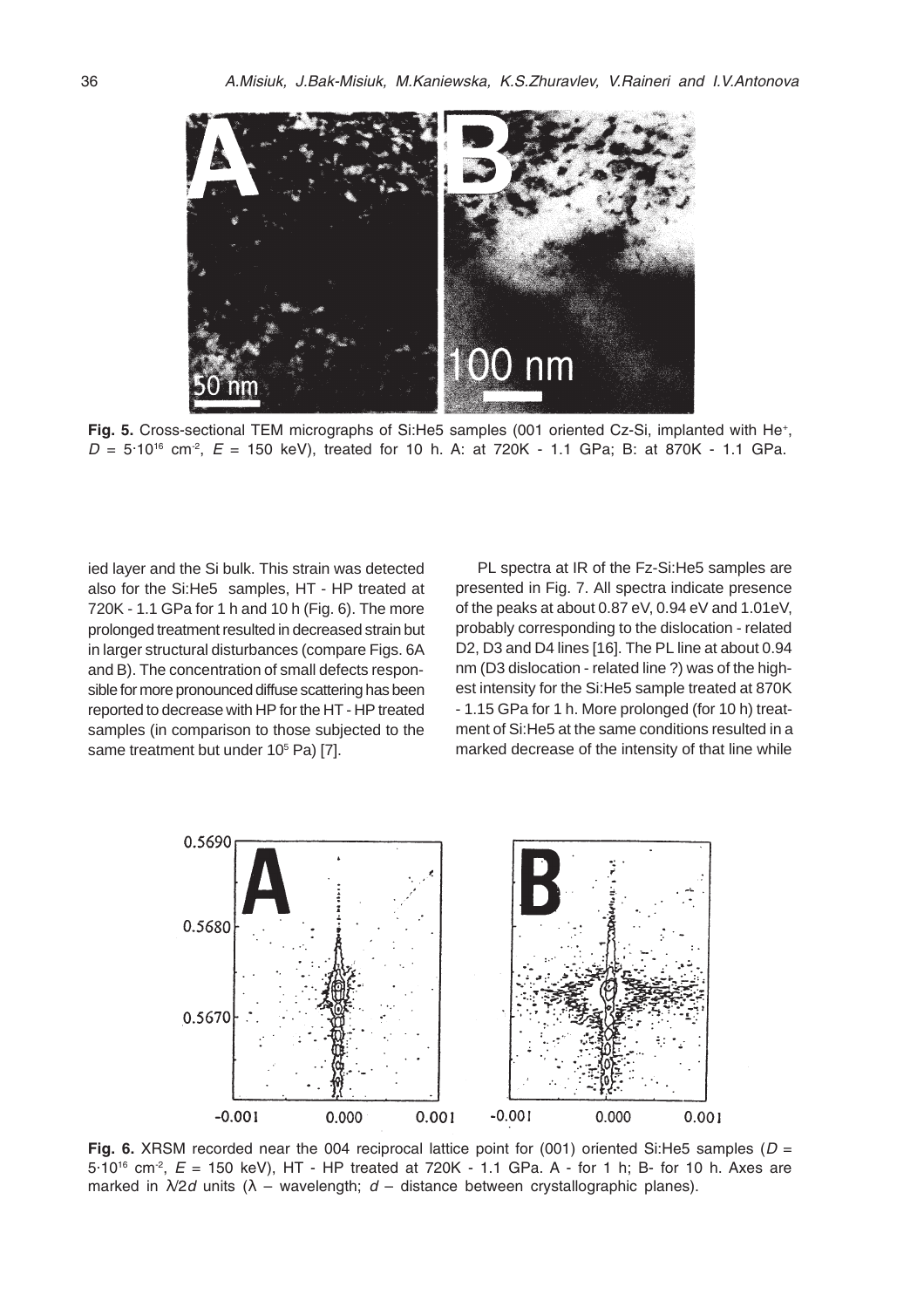

Fig. 7. Photoluminescence spectra at IR of Fz-Si:He5 samples ( $D = 5.10^{16}$  cm<sup>-2</sup>,  $E = 150$  keV), annealed / HT - HP treated at 720K and 870K. Treatment conditions are indicated. PL was determined at 10K (excitation by Ar laser,  $\lambda =$ 488 nm).



**Fig. 8.** Photoluminescence spectra at visible light region of HT - HP treated Cz-Si: He 5 samples ( $D =$  $5.10^{16}$  cm<sup>-2</sup>,  $E = 150$  keV). Measurement at room temperature, excitation by YAG laser,  $\lambda = 265$  nm. Treatment conditions are indicated.

the other PL line, at 0.79 eV, reached considerable intensity. It is reasonable to assume that the PL line at 0.79 eV is related to the presence of specific point defects, possibly tri- and tetra- selfinterstitials defects  $I_2$  and  $I_4$  [15], created from Si interstitials produced during implantation. The same has been suggested for the case of Si:H treated at 920K - HP [6]. If so, the more prolonged treatment of Si:He at 870K - 1.1 GPa resulted in creation of that point - like defects in a high concentration. Still, similarly as in the case of earlier discussed effects of the HT - HP treatment on the Si:H samples, the origin of all detected PL lines at IR demands further clarification.

Ultraviolet PL peaking at about 360 nm is detected for the Si:He5 samples treated at 720K - 1.1 GPa for 10 h (Fig. 8); no PL was observed for the same samples but treated for 1 h or at lower temperatures (for PL excitation with  $\lambda = 265$  nm, measurement at 295K). Similar PL band was observed also for the lower - dose  $(2.10^{16} \text{ cm}^2, 150 \text{ keV})$  helium - implanted oxygen - lean Fz-Si treated at 570 K - 1.1 GPa for 1 h. The origin of this band can be related rather with the presence of nanometer - sized Si crystallites in the disturbed buried layer produced in Si:He by implantation and subsequent HT - HP treatment. The hydrogen - and oxygen - related species (possibly responsible for visible PL in the HT - HP treated Si:H) could not be created in the disturbed buried layer (no hydrogen and oxygen present, in remarkable quantities, in Fz-Si:He). Still this question demands future clarification.

## **4. CONCLUSIONS**

The temperature - pressure (HT - HP) treatment of Si:H and Si:He results in creation of nanostructured buried layers containing gas-filled bubbles, platelets, cavities as well as numerous extended and point defects; the HT - HP treated Si:H structures are not splitted contrary to the case of that annealed at 105 Pa.

The HT - HP induced effects in Si:H and Si:He are related to retarded out-diffusion of hydrogen and helium at HP.

The buried nanostructured layers in the HT - HP treated Si:H and Si:He are active in respect of oxygen gettering. Visible PL, resembling that of porous silicon, can be considered as an evidence of creation (owing to gettering effect) of optically active chemical bonds / species in Si:H and of nanometer - sized structural features in Si:He.

The HT - HP treatment of Si: H, He can be considered as an unique tool to produce optically active silicon structures with no use of chemical reagents (needed to produce porous silicon).

# **ACKNOWLEDGEMENTS**

The authors thank Dr. V.P. Popov from the Institute of Semiconductor Physics, RAS, Novosibirsk, Russia for supply of some Si:H samples. We are grateful to Prof. A. Barcz from the Institute of Electron Technology, Warsaw for the SIMS data, for Prof. A. Romano - Rodriguez from the Barcelona University